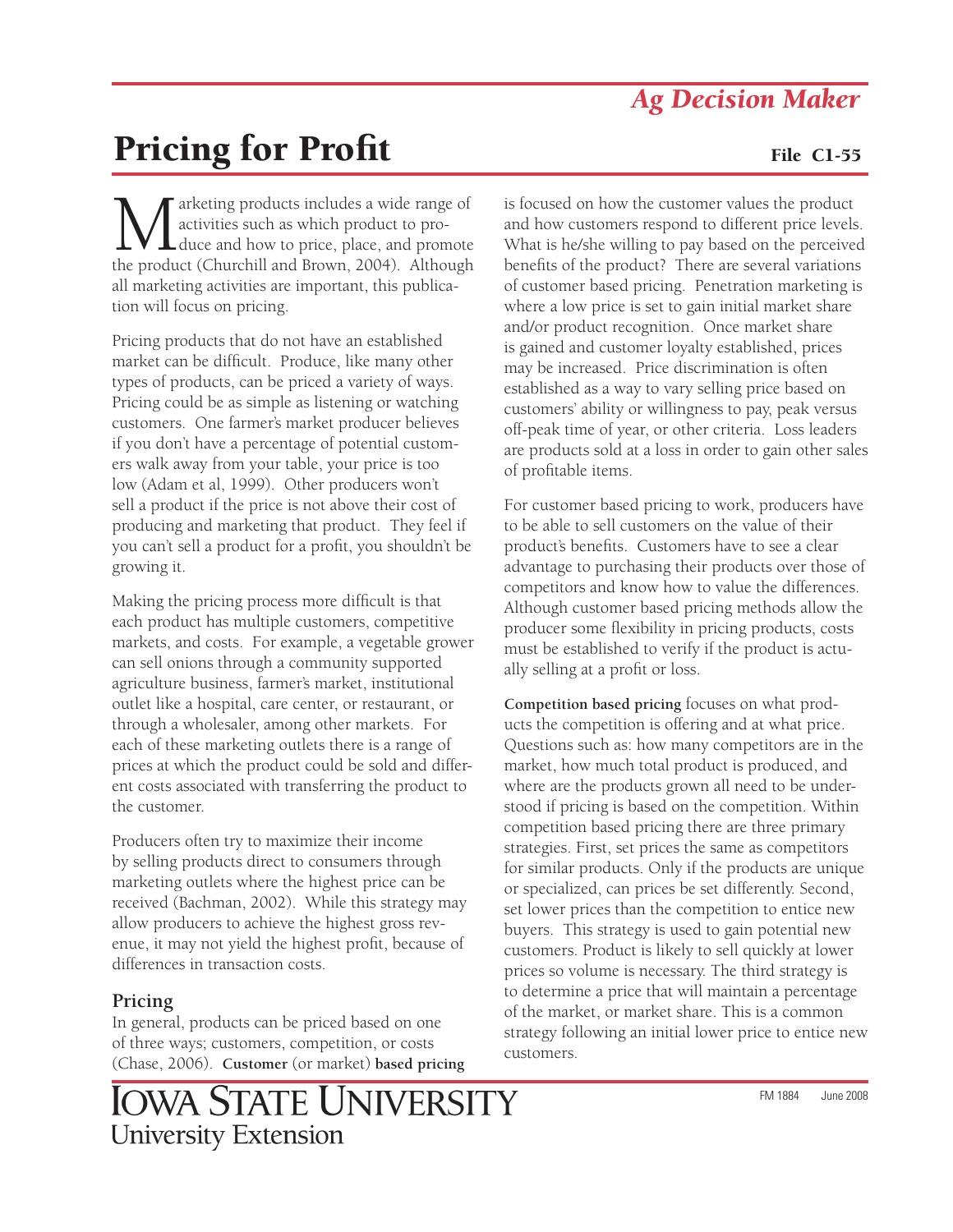For **cost-based pricing**, costs need to be determined to ensure that products are being sold for a profit. Budgets need to be developed for each product that contributes substantially to the overall profitability of the business. Budgets need to include all costs of production as well as transaction costs to get the product from the farm or business to the customer. Secondly, a profit margin or percentage should be added to the costs to help cover family living and other overhead expenses.

Remember that cost-based pricing does not take into consideration the customer and what he/she is willing to pay for the product. Competition is ignored as well. A balanced approach may be to use break-even prices as the floor and determine what the customers are willing to pay and the competition will allow as the upper limit to prices. The upper limit can be evaluated to determine what mark-up or margins are available allowing the producers to determine if profit potential meets their pricing goals.

#### **Production and Transaction Costs**

An enterprise budget is an estimate of the costs and returns to produce a particular product (Chase, 2006). Enterprise budgets typically focus on costs associated with production through harvest. Enterprise budgets are tools that allow producers to evaluate profitability and determine how changes in production, price, and or product mix can affect future profitability. Production costs do not vary by marketing outlet. For that reason, marketing decisions should be evaluated separately from production decisions.

Transaction costs are those costs associated with the marketing and delivery of the product from the farm to the customer. Transaction costs for farm products would include post-harvest handling, packaging, and storage, as well as the labor to sell, invoice, and deliver the product. Costs associated with coolers or other storage facilities (fixed or portable), as well as transportation units (e.g, vans, trucks, or refrigerated transports) need to be included (Lambert et al, 1998). A separate transaction cost report should

be completed as a companion for each enterprise budget. The combination of reports will allow producers to determine profitability for each major enterprise for the farming operation. If multiple marketing outlets are used, a transaction cost report should be completed for each outlet showing the price available, transaction costs associated with, and the return after transaction costs are paid. The reports can be used to choose among outlets.

#### **Transaction Cost Example**

For this publication, let's assume we have a vegetable grower in Central Iowa who has the choice of marketing to the Farmer's Market or selling to a small local grocery store or care center. The vegetable farm is small and does not have the volume to sell wholesale through larger outlets. The farm has kept enterprise records for a number of years and has the production system refined and operating efficiently.

Enterprise budgets have been kept for the major crops that provide a majority of revenue and (assumed) profitability. For this publication tomatoes will be used as an example. The production cost for tomatoes can be found in Chase (2006b). The break-even production cost is estimated at \$0.38 per pound. The farm produces about 800 lbs of direct market tomatoes. Both a farmers market (twice per week) and a small institutional buyer are located in the closest urban center, which is about 40 miles from the farm.

Marketing research indicates the farmers market is a full retail market whereas the institutional customer pays about 65 percent of retail. On average, approximately 95 percent of what is taken to the farmers market is sold. The other 5 percent is donated. Preparation for, traveling to, operating the booth, tearing-down and traveling back for each farmers market takes 6 hours, twice a week, over the 10 week tomato production season. Pounds of tomatoes taken to market vary by week, but on average 40 pounds of tomatoes are offered for sale per market. The institutional market volume varies weekly because volume of products is agreed upon only two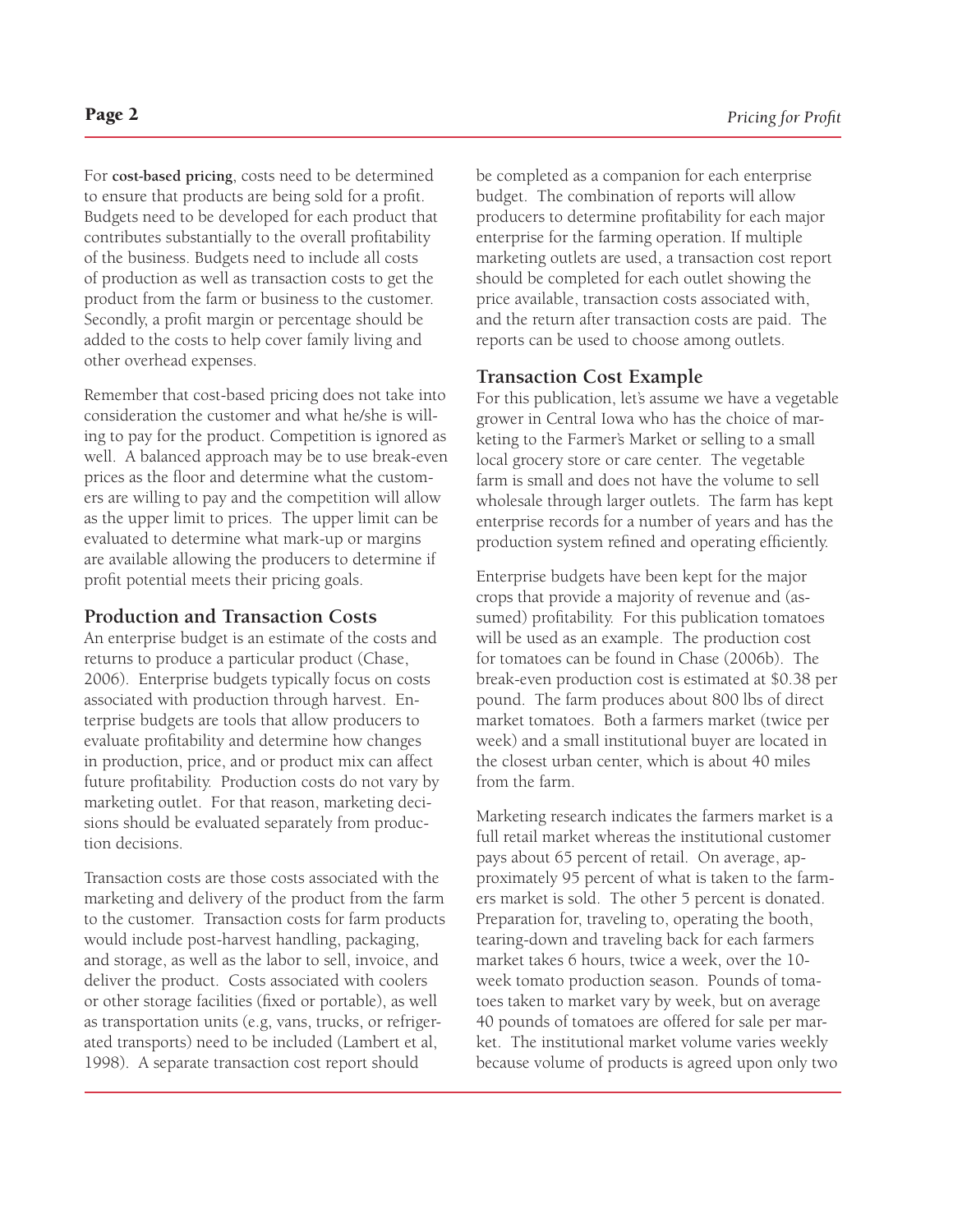weeks in advance. However, the institutional buyer would purchase all 800 lbs of tomatoes over the growing season. We will assume the paperwork is the same for both markets, as well as the storage and handling facilities on the farm. The vehicles for the two markets are the same as well. Given this information, which market would be more profitable?

Table 1 shows total estimated cost to produce tomatoes and market them through the farmers' market is \$1.96 per pound (\$0.38 + \$1.58). Total estimated cost to produce tomatoes and market them through the institutional market is \$0.83 per pound (\$0.38 + \$0.45). So which market will return the most profit? That depends upon how the prices for the two markets compare.

#### **Margins and Mark-ups**

Break-even prices (production and transaction costs combined) should establish a floor or minimum price. A desired profit goal needs to be added to the floor price to allow for an economic return to management. There are two ways to add a profit goal to a break-even price: price mark-ups and gross margins.

To establish a price mark-up, the desired mark-up percentage is added to the cost of goods. In the case of a person producing their own product, the cost

of goods is the same as their break-even price. For example, if a product costs \$2 to produce and a 50 percent mark-up is desired, the established price would be set at \$3 (150 percent of the \$2 break-even cost). In general, wholesalers mark up their products 50 percent, whereas retailers may mark up products 100 percent (Adam et al, 1999).

Gross margin (or gross profit) is the percent of profit desired to be included in the price (Courteau, 2002). To calculate gross margin subtract the desired margin from 100 percent and then divide the cost of goods (or break-even price) by that number. For example, let's assume the desired margin is 35 percent and the break-even price is \$2. The sales price to achieve this margin would be \$3.08 (\$2 / 65% = \$3.08). Margins are useful to use and calculate because the natural food store industry, as well as other industries, uses margins to determine profits. The gross margin benchmark for natural food coops is 33- 36 percent for the whole store (Courteau, 2002). Because produce has a 3-5 percent shrink due to spoilage and other factors, produce margins for these stores is probably around 30 percent. If a natural food store, for example, wants to sell a tomato for \$3 per pound and have a 30 percent margin, it could pay no more than \$2.10 per pound for tomatoes  $($2.10 / 70\% = $3.00).$ 

| Table 1. Comparison of transaction costs by market                    |                                        |                       |                                                          |                            |  |  |  |
|-----------------------------------------------------------------------|----------------------------------------|-----------------------|----------------------------------------------------------|----------------------------|--|--|--|
|                                                                       | Farmers market:<br>20 weeks/40 markets |                       | Institutional market:<br>20 weeks                        |                            |  |  |  |
| Transportation vehicle expenses                                       | \$.25/mi, 3,200 miles                  | \$800                 | \$.25/mi, 1,600 miles                                    | $\mathbb{S}^-$<br>400      |  |  |  |
| Labor charges                                                         | 2 people @ 12hr/wk,<br>20wks, @\$10/hr | \$4,800               | 1 person @ 4hr/wk, 20wks,<br>@\$10/hr (includes selling) | \$800                      |  |  |  |
| Supplies (bags, sacks, other supplies)                                | \$20/wk                                | 400<br>$\mathbb{S}^-$ | \$30/wk                                                  | $\mathbb{S}$<br><u>600</u> |  |  |  |
| Total transaction costs for the season                                |                                        | \$6,000               |                                                          | \$1,800                    |  |  |  |
| Total transaction costs allocated to<br>tomatoes (20% of total sales) |                                        | \$1,200               |                                                          | $\mathbb{S}^-$<br>360      |  |  |  |
| Total transaction costs/lb sold                                       | $(760$ lbs sold)                       | \$1.58                | $(800$ lbs sold)                                         | .45                        |  |  |  |

#### **Table 1. Comparison of transaction costs by market**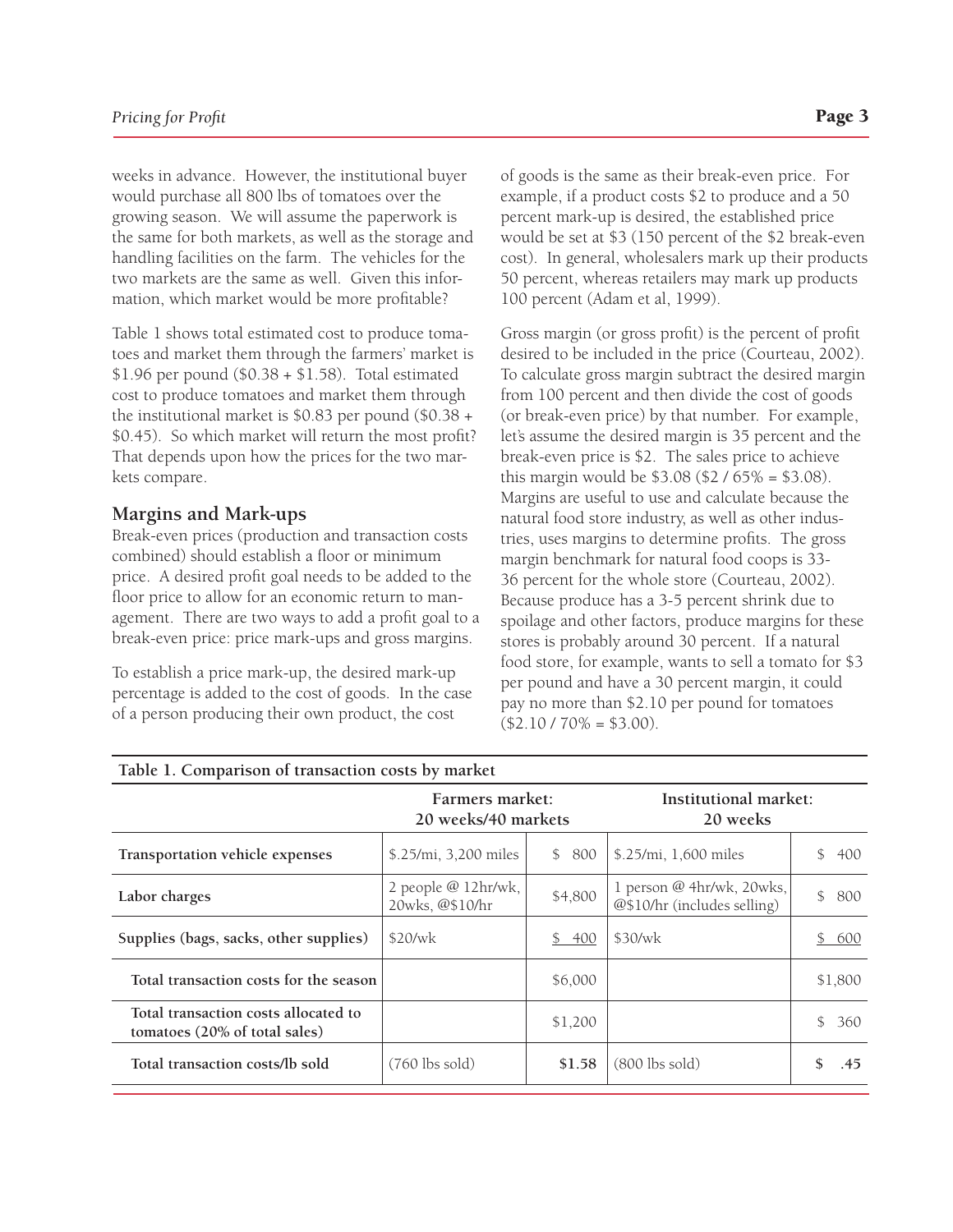#### **Pricing for Profit**

Production and transaction costs have been determined for tomatoes and price mark-up or profit margin goals have been illustrated. Because prices in many markets are dictated by competition and customers' willingness to pay, many times pricing for profit becomes a choice of which market outlet should be used. To illustrate this point, let's look at a couple of examples.

**Example 1.** The expected selling price at the farmer's market is \$3.00 per pound on average over the entire season. This price is estimated by the number of different venders selling similar tomatoes as well as the customer's unwillingness to pay more than this amount. The price mark-up goal for taking produce to the farmers' market or the institutional market is 100 percent. The comparable institutional market is a natural food store selling local tomatoes for \$3.00 per pound. Their desired gross margin is 30 percent on produce so they are willing to pay no more than \$2.10 per pound.

| Example 1.                          | Farmers'<br>market | Institutional<br>market |
|-------------------------------------|--------------------|-------------------------|
| Expected selling price              | \$3.00             | \$2.10                  |
| Production and<br>transaction costs | \$1.96             | \$0.83                  |
| Estimated profit                    | \$1.04             | \$1.27                  |
| Estimated price mark-up             | 53%                | 153%                    |
| Number of pounds sold               | 760 lb.            | 800 lb.                 |
| Estimated profit                    | \$790              | \$1,016                 |

In this example, the competitive nature of the farmers' market and customers' unwillingness to pay more than \$3.00 per pound over the season for tomatoes does not allow the producer to achieve the price mark-up goal of 100 percent. The institutional market in this example offers the same retail price as the farmers' market and a much higher price markup to be received. Overall profitability is higher for the institutional market as well.

**Example 2.** The expected selling price at the farmer's market is \$3.50 per pound on average over the entire season. This price is estimated by the number of different venders selling similar tomatoes as well as the customer's unwillingness to pay more than this amount. The price mark-up goal for taking produce to the farmers' market or the institutional market is 100 percent. The comparable institutional market is an elderly care center with a limited budget. They desire to purchase local products, but figure they cannot pay more than \$1.50 per pound.

| Example 2.                          | Farmers'<br>market | Institutional<br>market |
|-------------------------------------|--------------------|-------------------------|
| Expected selling price              | \$3.50             | \$1.50                  |
| Production and<br>transaction costs | \$1.96             | \$0.83                  |
| Estimated profit                    | \$1.54             | \$0.67                  |
| Estimated price mark-up             | 79%                | 81%                     |
| Number of pounds sold               | 760 lb.            | 800 lb.                 |
| Estimated profit                    | \$1,170            | \$536                   |

In this example, the competitive nature of the farmers' market and customers' unwillingness to pay more than \$3.50 per pound over the season for tomatoes does not allow the producer to achieve the price mark-up goal of 100 percent as well. However, the mark-up received is closer to goal than the previous example. The institutional market offers a much lower price compared to the farmers' market and a comparable price mark-up of approximately 80%. Overall profitability is higher for the farmers' market.

Which market is more profitable is dependent upon the competition, the customer, and costs. Can the producer's product be differentiated from those commonly sold through the same marketing outlet? If the answer is no, then it will be difficult to receive a price different than other suppliers (in this example other farmers' market vendors). Higher prices may be able to be received by moving to a different farmers' market, but whether it would be more profitable would depend on how transaction costs change.